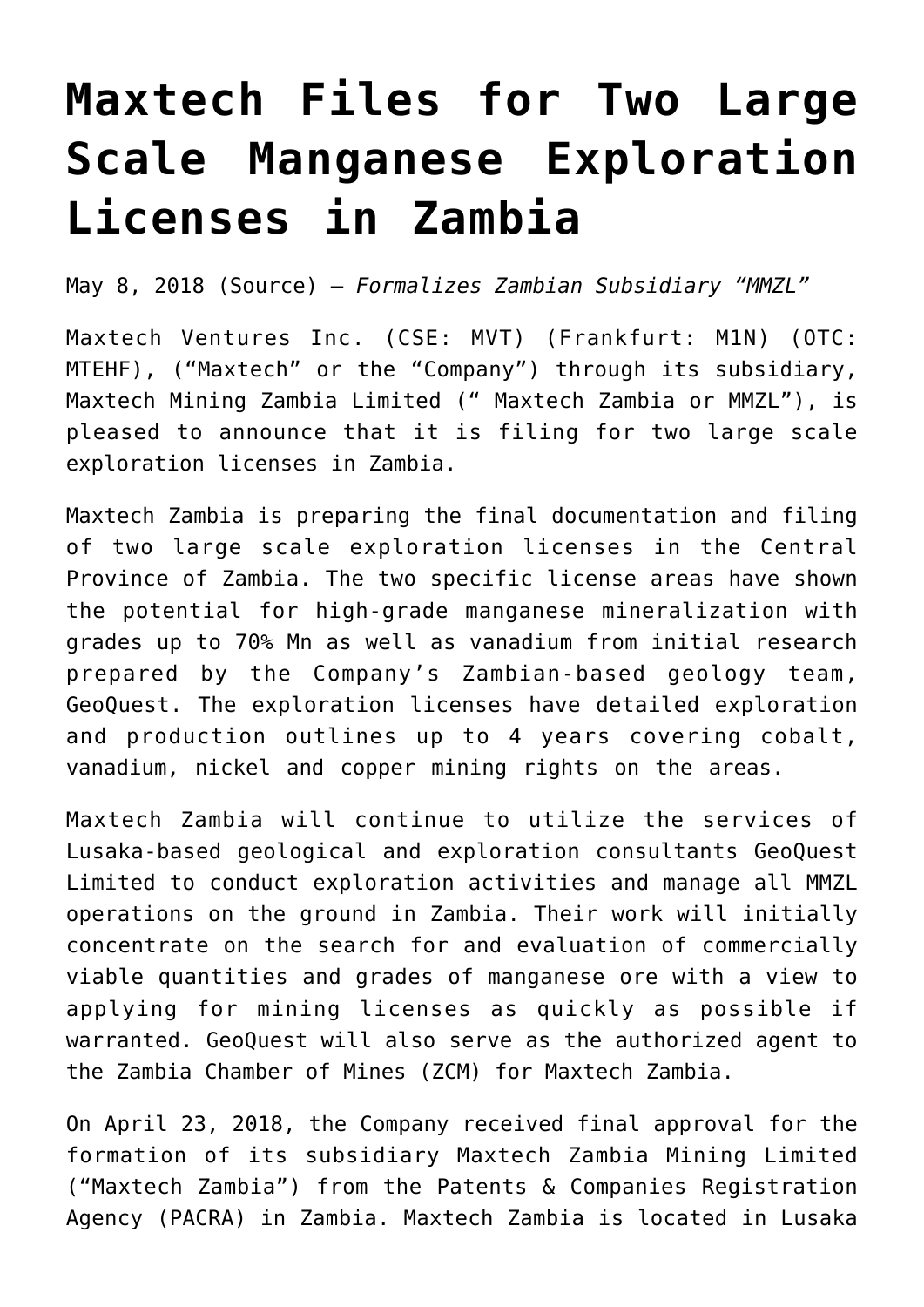and registered as an exploration and quarrying company and has commenced operations. Jonathan Ambali of BDO Zambia Limited as well as Peter Wilson CEO of Maxtech will hold Directorships in the subsidiary.

"Zambia is a world class mining jurisdiction. Applying for our first wholly owned license areas is in step with creating a larger manganese footprint utilizing our global strategic relationships and potential offtake partners in foreign markets," noted Peter Wilson, CEO of Maxtech.

## **About GeoQuest**

GeoQuest is a fully independent Geological (Geotechnical), Environmental, GIS and Hydrogeological Consultancy and Contract Services Group based in Southern / Central Africa. The company has offices in Zambia, The Democratic Republic of Congo and Zimbabwe but has also worked in Botswana, Gabon, Malawi, Mozambique, Namibia, Republic of Congo, Rwanda, Uganda and Tanzania. [http://www.geoquest.co.zm](http://www.geoquest.co.zm/)

## **About Maxtech Ventures Inc.**

Maxtech Ventures Inc. is a Canadian based diversified industries corporation focused primarily on manganese mineral properties.

*Further information about the Company is available on [www.SEDAR.com](http://www.sedar.com/) [u](http://www.sedar.com/)nder the Company's profile.*

*Neither the Canadian Securities Exchange nor its Regulation Services Provider (as that term is defined in the policies of the Canadian Securities Exchange) accepts responsibility for the adequacy or accuracy of this release.*

*Certain statements contained in this release may constitute "forward–looking statements" or "forward-looking information" (collectively "forward-looking information") as those terms are used in the Private Securities Litigation Reform Act of*